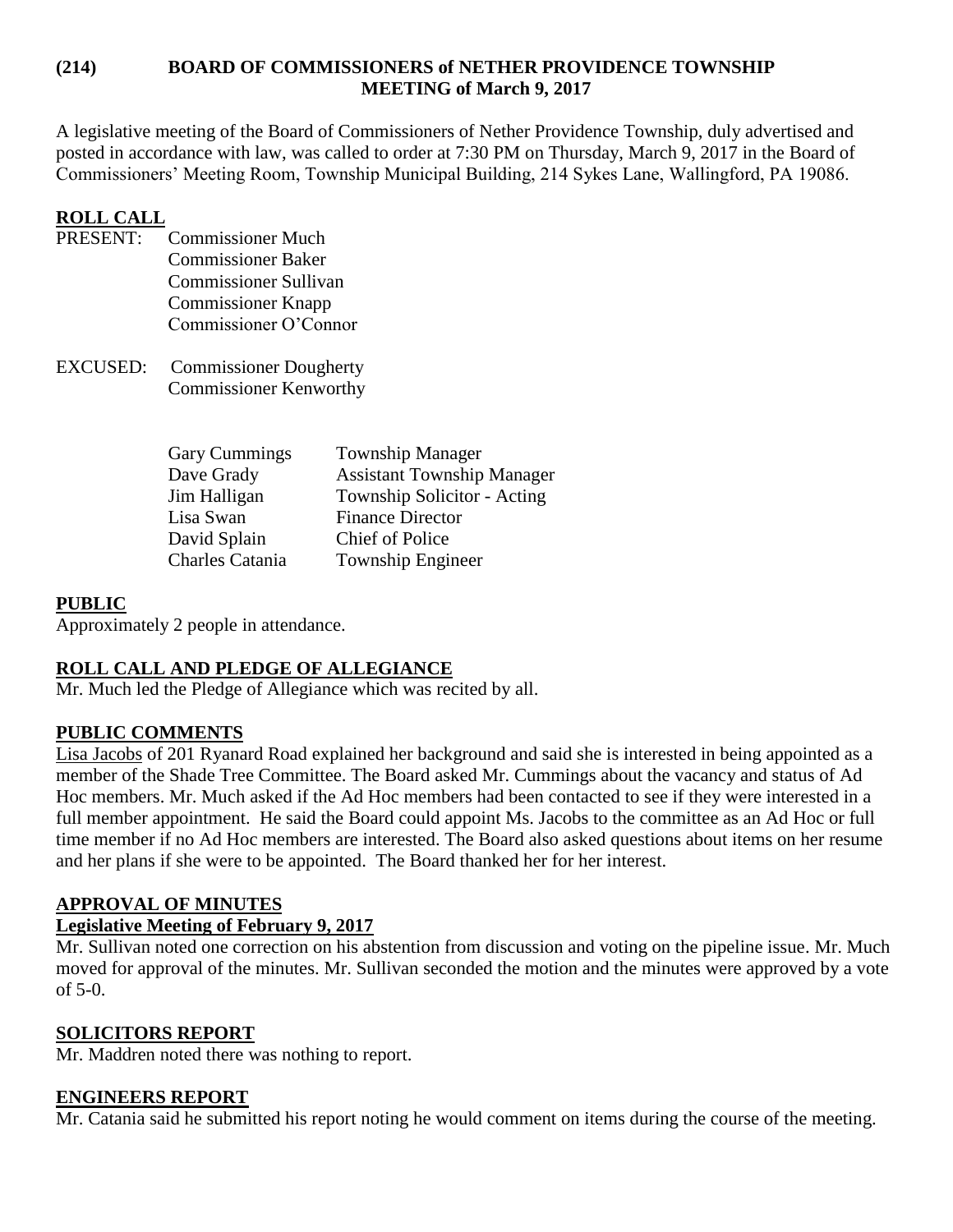#### (215) **MANAGERS REPORT**

Mr. Cummings noted Scout Andrew Manwaring was finishing a project at Furness Park, the South Media Easter Egg Hunt will be held on April 15<sup>th</sup> at Sapovitz Park and the Aston e-waste collection will occur on April 1 and May 6. He also noted the BOOK-IT 5k run is on April 1 and the Wallingford Presbyterian Church is holding a free shredding event also on April 1. Mr. Cummings stated the 20<sup>th</sup> Annual CRC Stream clean-ups will take place on April 22<sup>nd</sup> at Smedley Park, Taylor Artboretum and Houston Park noting Mr. Much helps out at Smedley Park. Mr. Cummings also noted the Kehillah 5k Run and Walk will be held on April 30<sup>th</sup> and the Township along with Media Borough will be holding an e-waste collection on May  $20<sup>th</sup>$  in the Acme parking lot.

## **PUBLIC SAFETYCOMMITTEE REPORT**

**Motion to adopt Resolution No. 2017-3 adopting the Delaware County Hazard Mitigation Plan** – Mr.

Much read and made a motion to approve the resolution. Mr. Baker seconded the motion which passed by a vote of 5-0. Mr. Much gave the Police Report noting it was a busy month for the Police Department. He noted renovations to the Detectives Office which was paid for with drug funds.

## **FINANCE AND ADMINISTRATIVE COMMITTEE REPORT**

**Motion to approve warrant list** – Mr. Much presided in Mr. Kenworthy's absence. He asked the Board to review and asked for questions. There were questions about making sure the Detective office renovations were paid for with drug money, the SMFC Expedition repairs were paid by insurance and deductable paid by SMFC, the Summit School water bill and WSSD fuel costs. After discussion, Mr. Much made a motion to approve the warrant list. Mr. O'Connor seconded the motion which passed by a vote of 5-0.

**Ratify Resolution No. 2017-2 (Disposition of financial records) –** The Board noted this Resolution was adopted last week.

**Resolution No. 2017-4 (Disposition of additional Financial Records)** – Mr. Much moved for approval of Resolution 2017-4. Mr. Sullivan seconded the motion which passed by a vote of 5-0.

# **BUILDING AND ZONING COMMITTEE REPORT**

**Motion to adopt Ordinance No. 794 - Vacating Hilltop Avenue (paper street off of Walker Lane)** – Mr. Knapp made a motion to approve the ordinance. Mr. O'Connor seconded the motion which passed by a vote of 5-0. Mr. Cummings note a public hearing on this ordinance will be held in April.

**Kinder Park Escrow Release No. 3** – Mr. Knapp asked Mr. Catania if the release of escrow was in order and Mr. Catania replied it was not ready.

# **FIRE AND ADMINISTRATION COMMITTEE REPORT**

**Motion to adopt Employee Handbook** – Mr. Much asked Mr. Maddren if he had reviewed the handbook. Mr, Maddren stated it was the best one he has seen. Mr. Much then moved to approve the March 2017 edition of the handbook. Mr. Baker seconded the motion. Mr. Sullivan asked about duplication of some items in employee contracts and whether they could just be referenced. Mr. Cummings explained that it was felt certain provisions not subject to change should be in the manual. The motion passed by a vote of 5-0.

# **INFRASTRUCTURE COMMITTEE REPORT**

**Wallingford Avenue sidewalk project** – Mr. Sullivan stated the project is almost complete except the ADA ramps being reviewed by PENNDOT.

**Copples Lane sidewalk project** – Mr. Sullivan noted the pre-construction meeting was held February 17<sup>th</sup>. **Moore Road sidewalk –** It was noted the scoping field view was held in January and it is in design. **CMAQ (E. Possum Hollow sidewalk)** – Mr. Sullivan stated a kickoff meeting was held March 7.

**Multi-modal grant** – Mr. Sullivan noted the resubmission of a narrative on the scope of work was submitted. **LED streetlight conversation update** – Mr. Sullivan noted there were questions on purchasing from

COSTARS, the RFP for the installation and whether to use a guaranteed savings agreement. Mr. Grady will pursue pricing of COSTARS vendors and go from there.